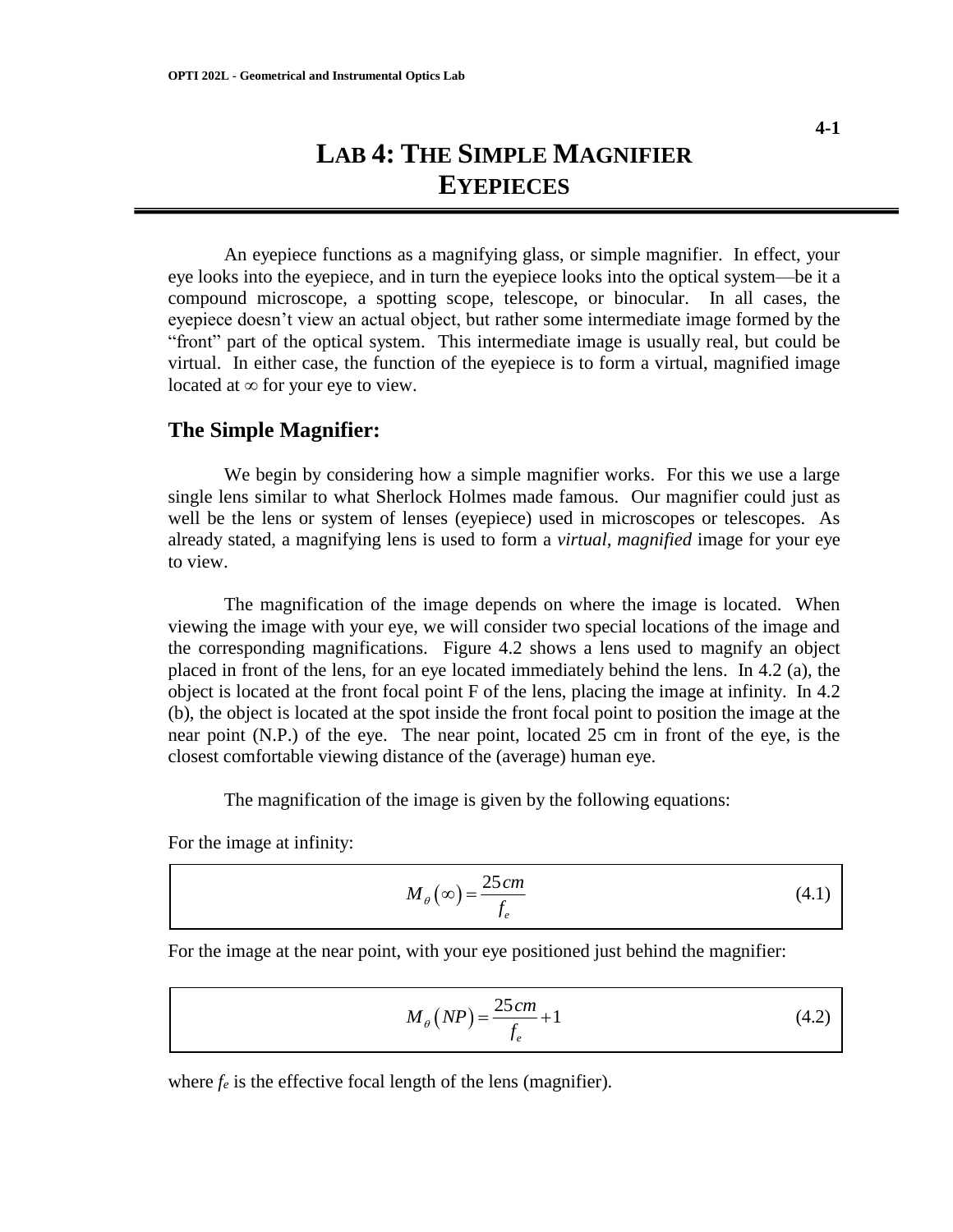Note that in both cases, it is assumed that the eye is (properly) positioned directly behind the magnifying lens. In this manner, the ray angle at the eye is (essentially) the same as the chief ray angle  $\bar{u}$  at the lens. This has an important implication for how to properly use a simple magnifier:

### **FIRST HOLD THE LENS UP TO YOUR EYE, AND THEN BRING THE OBJECT UP TO THE LENS UNTIL IT IS IN FOCUS FOR COMFORTABLE VIEWING.**

- (1) Take the lens out into the lobby and form a real image of the outside world on the wall.
- (2) Measure the distance between the center of the lens and the wall. Assuming the magnifier to be a thin lens, this is the effective focal length, *fe*.
- (3) Take the magnifier lens and use it to form a magnified, virtual image of a flat 2-D object such as a piece of paper. Form the image while viewing it with your eye relaxed (i.e. while looking at infinity).
- (4) At the same time, have a lab partner measure the distance between the lens and the object. Assuming the magnifier to be a thin lens, this is the object distance, *z*.
- *Q1* Calculate where the virtual image is located. Is it closer to your near point, or  $\infty$ ?
- *Q2* Calculate  $M_{\theta}(\infty)$ . Calculate  $M_{\theta}(NP)$ . Is the magnification that you observed close to either of these two values?

Learn how to use the 10X optical comparator, also known as a "loupe":

- Hold up the comparator in front of a blank white background (paper, the wall, etc.) and look through it.
- Twist the ring around the eyelens until you see the scale in focus.
- Place the bottom side of the comparator (with the glass reticle) against the flat surface to be measured.
- Looking through the eyelens, compare the size of the object to the tick markings on the scale.
- *Q3* Compare the tick marks on the reticle to known tick marks on a ruler. What is the scale of the reticle (i.e. how far apart are the numbered marks)?
- *Q4* Explain why the reticle is very close to the surface on which you are making comparison measurements.
- *Q5* Explain why the reticle is not in direct contact to the surface on which you are making comparison measurements!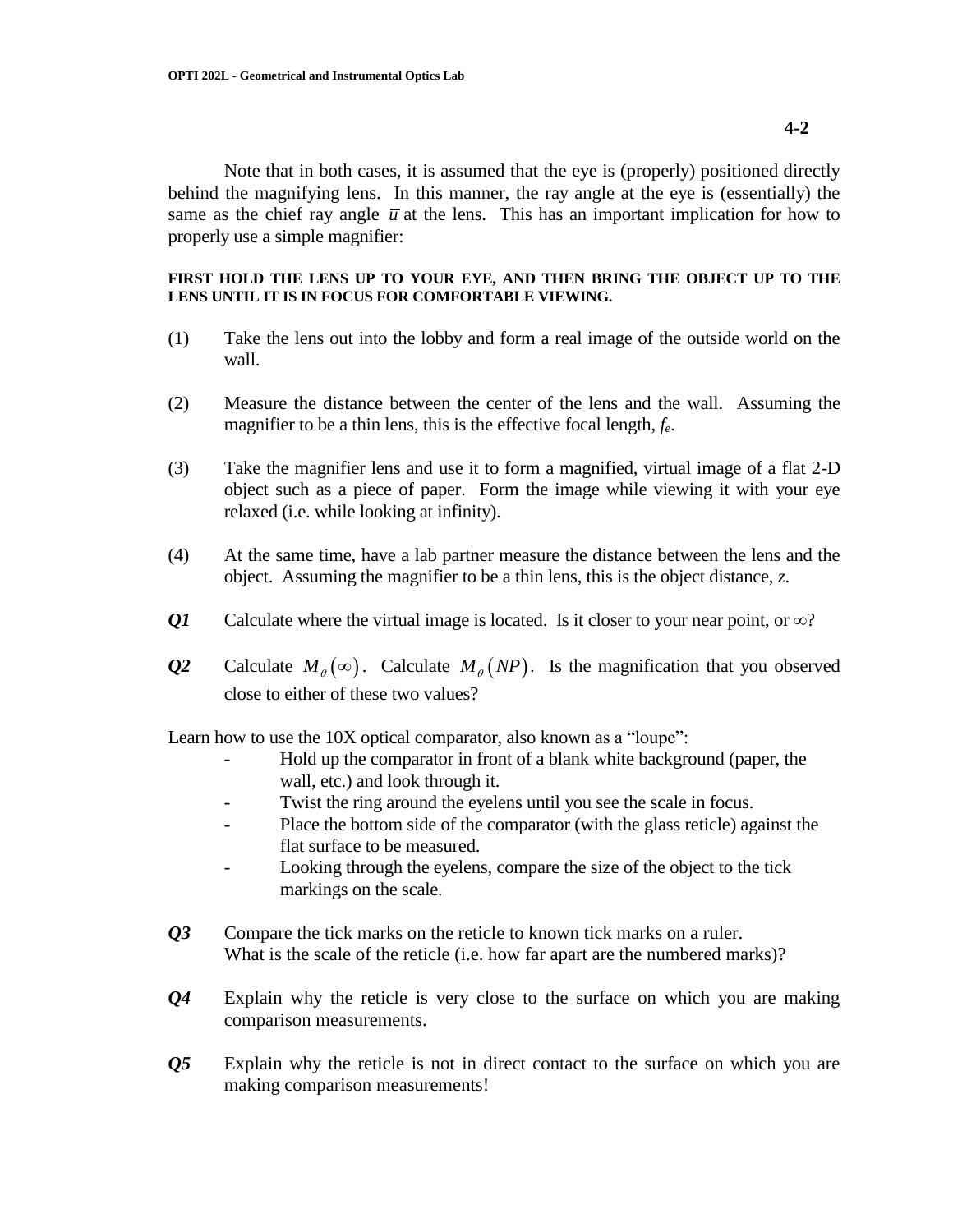### **Eyepieces:**

The following information is borrowed from: http://www.astro-tom.com/telescopes/eyepieces.htm (an excellent website on eyepieces).

#### **Huygens**



"Christian Huygens developed the first compound eyepiece in 1703. A pair of planoconvex elements contain both spherical and chromatic aberrations. Long ago, Huygens eyepieces were standard equipment with telescopes of f/15 or greater telescopes. At the longer focal ratios, these eyepieces perform marginally well, although their field of view is very narrow. They lack an overall sharpness and are considered to have poor image quality.

Huygens eyepieces are generally the least costly eyepieces on the market. Huygens eyepieces incorporate two optical elements. They perform quite well on long focus refracting telescopes, but they can show image distortion as the telescope's focal length becomes shorter. Huygens are very good for projection of solar images since they don't use cement to hold the lens elements."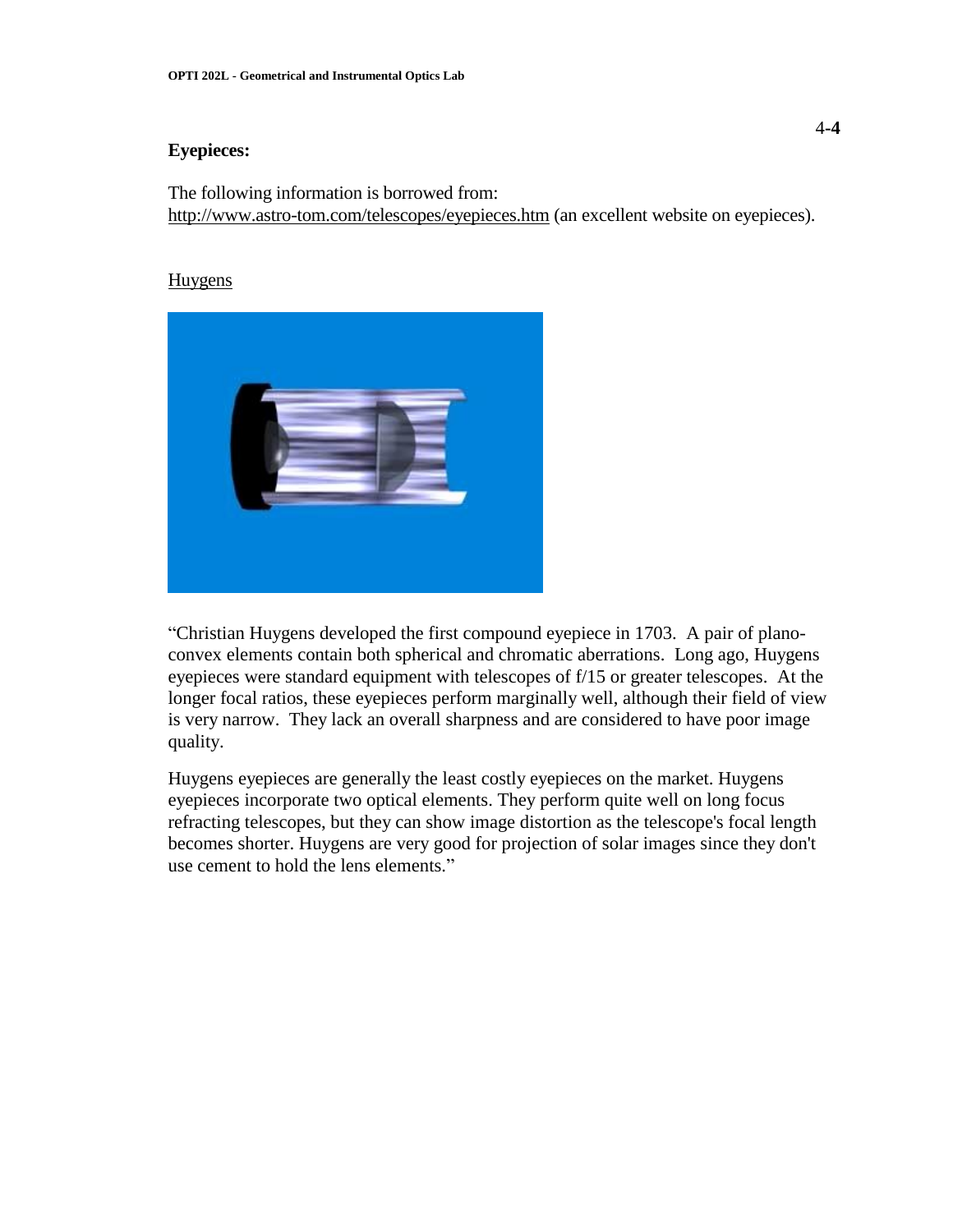### Ramsden

"It was Christian Ramsden who invented this eyepiece in 1783. It is similar to a Huygens in that it consists of two plano-convex lenses, except both of the convex surfaces have identical focal lengths and they face each other. In most cases the lenses are separated by two-thirds to three-quarters of their common focal length, which represents a severe compromise between eye relief and aberrations. This design was an improvement, albeit a small one. in the history of eyepiece design."

#### Kellner



"About 65 years after the Ramsden eyepiece was developed, Carl Kellner introduced the first achromatic eyepiece in 1849. He placed a cemented two element achromat lens in place of the eye lens of the Ramsden. He also used flint glass closest to the observer's eye and crown glass in the other elements.

The design reduced most of the aberrations in Huygens and Ramsden eyepieces and had fairly good color correction and edge sharpness. They also had good field of views (about 40 to 50 degrees).

The biggest problem that plagues the Kellner design is internal reflections. Today's antireflection coatings make these usable, economical choices for small to medium aperture telescopes at low to medium powers."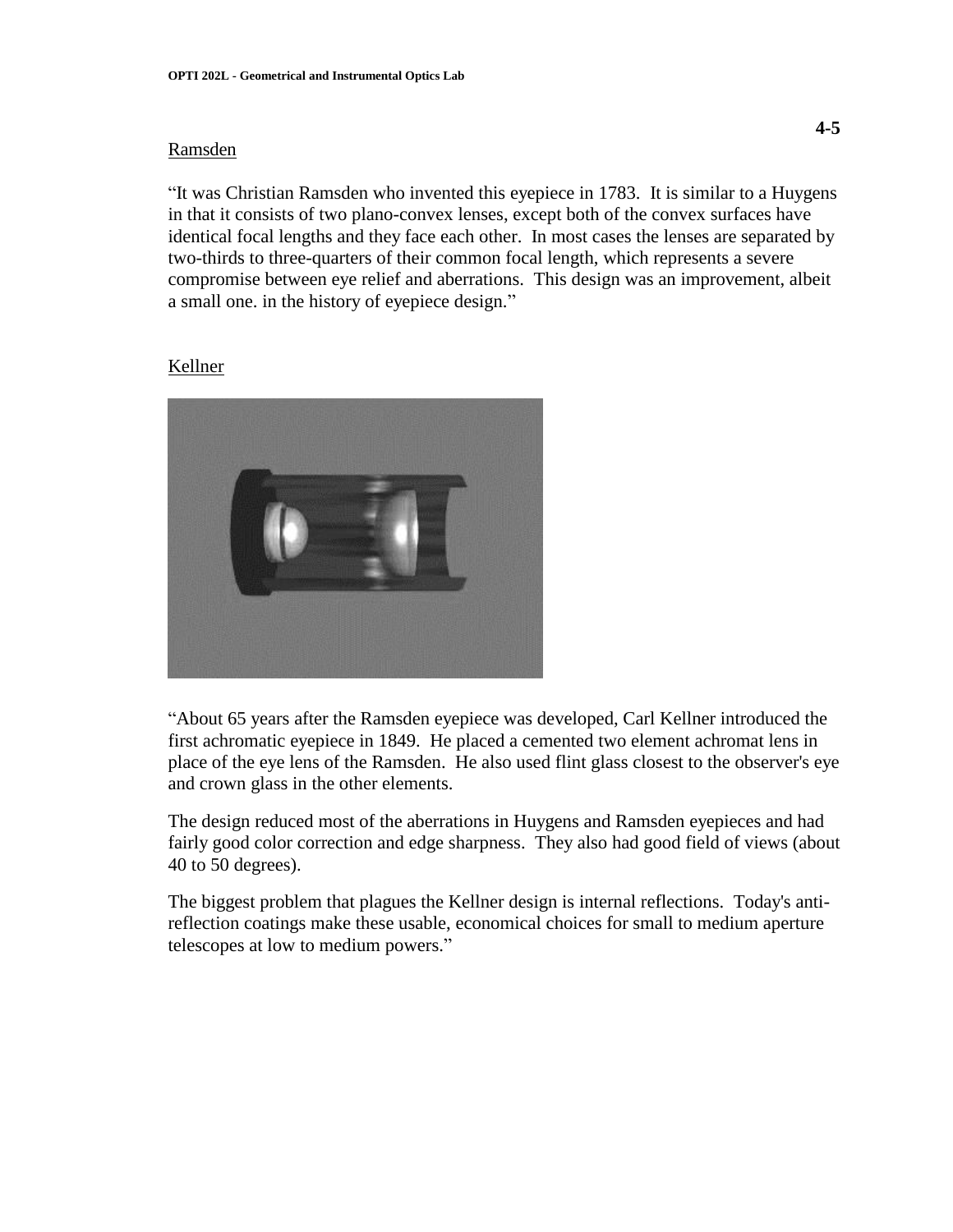## Erfle



"The original wide field eyepiece was developed for the military in 1917. Because it has field of views between 60 and 75 degrees, the amateur astronomers quickly adopted it. Erfles have either five or six elements, with either two achromats with a double convex lens in between or with three achromats.

Erfle are designed to give a very wide field of view, usually from 60-70°. The Erfle is usually less expensive than the plossl's. However they can suffer from considerable image distortion near the edge of the field of view when used at high magnification. They are most useful for observing deep sky objects.

Erfles can give panoramic views of the night sky, but at the expense of image sharpness with astigmatism at the edge of the field. This design doesn't work well for lunar or planetary observations that use higher powers. They work exceptionally well at low power, wide angles."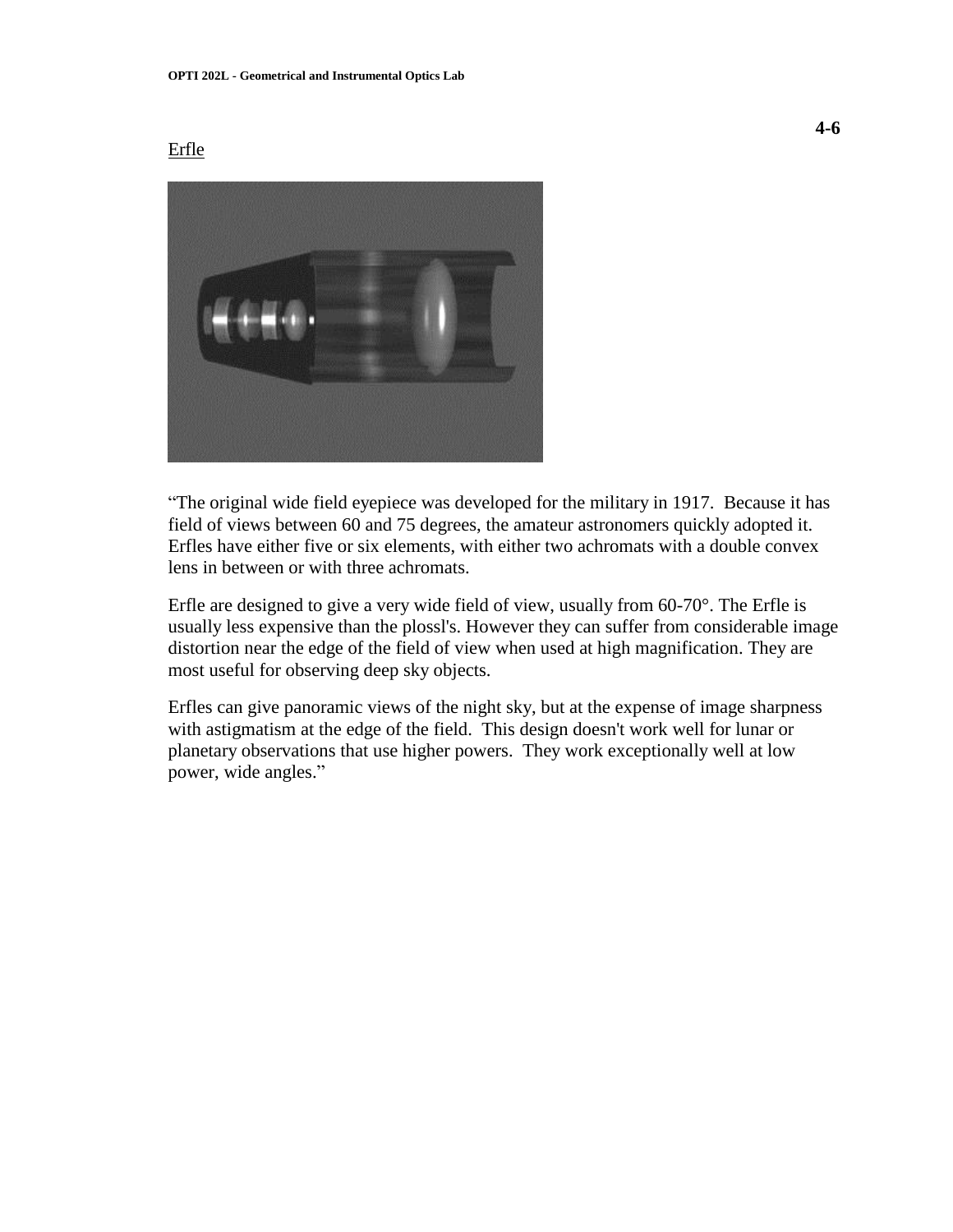#### Plossl



"An optician named G. S. Plossl, living in Vienna, Austria, developed this excellent eyepiece in 1860. After a hundred years of relative obscurity, the design finally caught on and has resulted in one of the most highly regarded eyepiece designs around. Excellent on all criteria, it features twin close-set pairs of doublets for the eye lens and the field lens.

Plossl's incorporate at least 4 optical elements. The Plossl design is a very well designed eyepiece, I would highly recommend them if you are using a Newtonian telescope with a very short focal length. Plossl's are very costly to make and hence a lot more expensive than the other designs mentioned so far. Inexpensive Plossl's usually exhibit some degree of internal reflection, which is not present in the more expensive models. Plossls generally have a wide field of view and generous eye relief. If there is such a thing as a good all around eye piece for observing then these are it: planet viewing, lunar observing or for deep sky objects.

In 1980, Al Nagler, owner of Tele Vue Optics, Inc., introduced a line of Plossls that are considered almost legendary today. This set up a cascade of companies that developed and marketed their own line of outstanding Plossls. Some are better than others and it's fair to say that you get what you pay for. Things to look for when purchasing Plossls include, fully multi-coated optics, blackened lens edges, and anti-reflection threads for filters."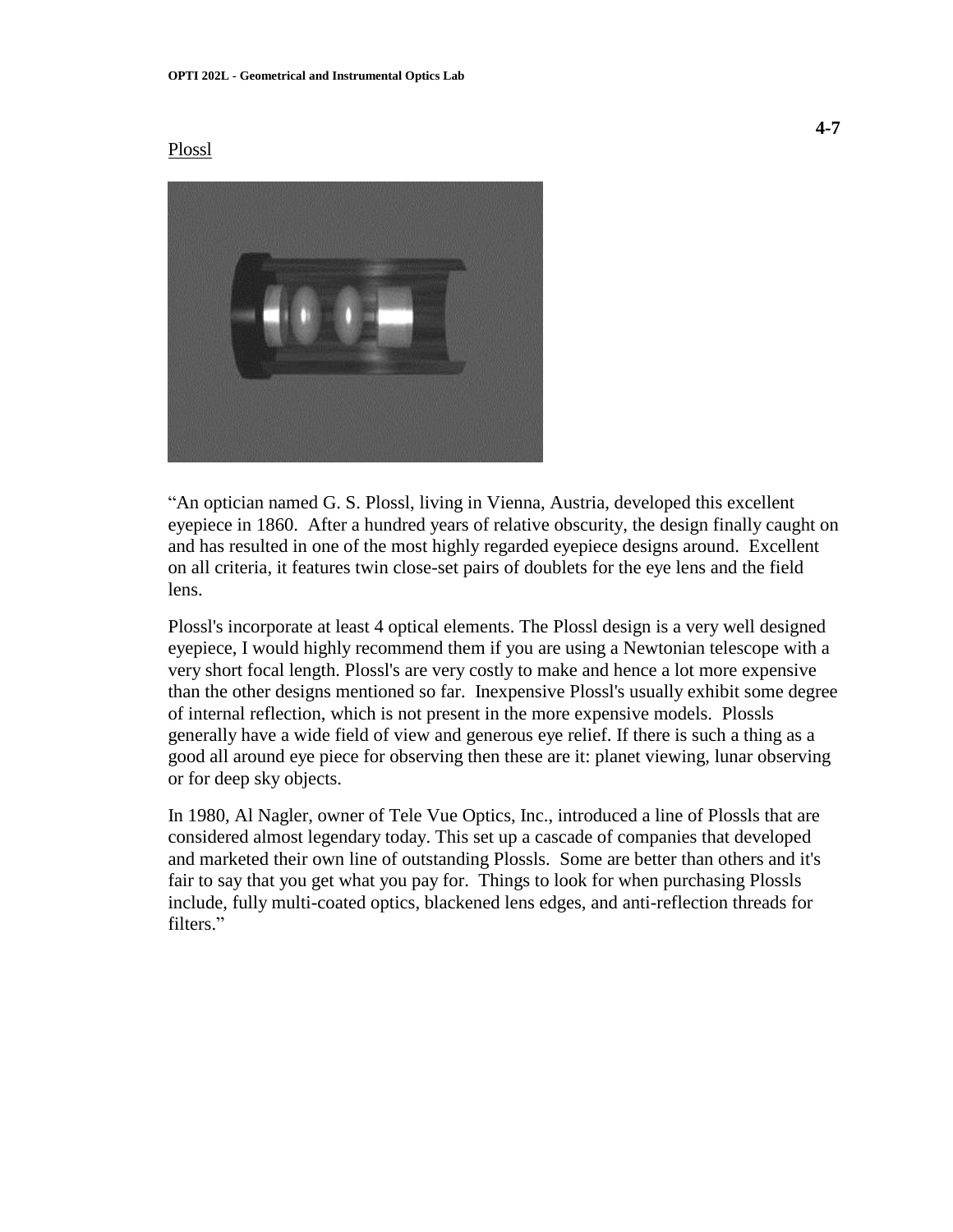## **Lab Exercises:**

We will characterize the following basic properties

- Focal length
- Back focal distance (BFD)
- Eye relief (the distance from the rear vertex to the exit pupil)
- Aberrations (spherical, chromatic, coma and astigmatism)
- of 2 different eyepieces:
	- a 25mm f.l. Kellner
	- a 25mm f.l. Plossl.

# **Focal Length and BFD**

- (5) Collimate a diffuse pinhole. (The height and rotation of the source and Xerox lens are pre-aligned along the optical rail. Do NOT adjust those.) Adjust only the zposition of the lens along the optical rail to collimate the pinhole!
- (6) Make nodal slide measurements to determine the focal length and BFD of each of the 2 eyepieces.
- *Q6* Compare your results for the different eyepieces.

# **Eye Relief**

The concept of an exit pupil, when talking about just an eyepiece, is a bit "nebulous." In practice, we combine the eyepiece with another optical system—afocal (telescopes, binoculars, spotting scopes, etc.) or focal (microscopes). As an example, for refracting telescopes or binoculars, the objective lens is the aperture stop. For reflecting telescopes, the primary mirror is the aperture stop. In turn, the "exit pupil of the eyepiece" will be the exit pupil of the system (where the eyepiece images the aperture stop, the edge of the objective lens or the primary mirror).

- (7) Remove the Xerox lens.
- (8) Replace the pinhole with the large-hole aperture, located about 500mm away from the eyepiece. In reality, this distance is a reasonable value for the focal length of the objective lens or mirror in a small telescope. This hole now becomes ("simulates") the aperture stop (and therefore the entrance pupil) of our "optical system."
- (9) Position the microscope behind the eyepiece, and focus it on the image of the aperture stop. This image IS the exit pupil,  $E'$  (the image of the large-hole aperture).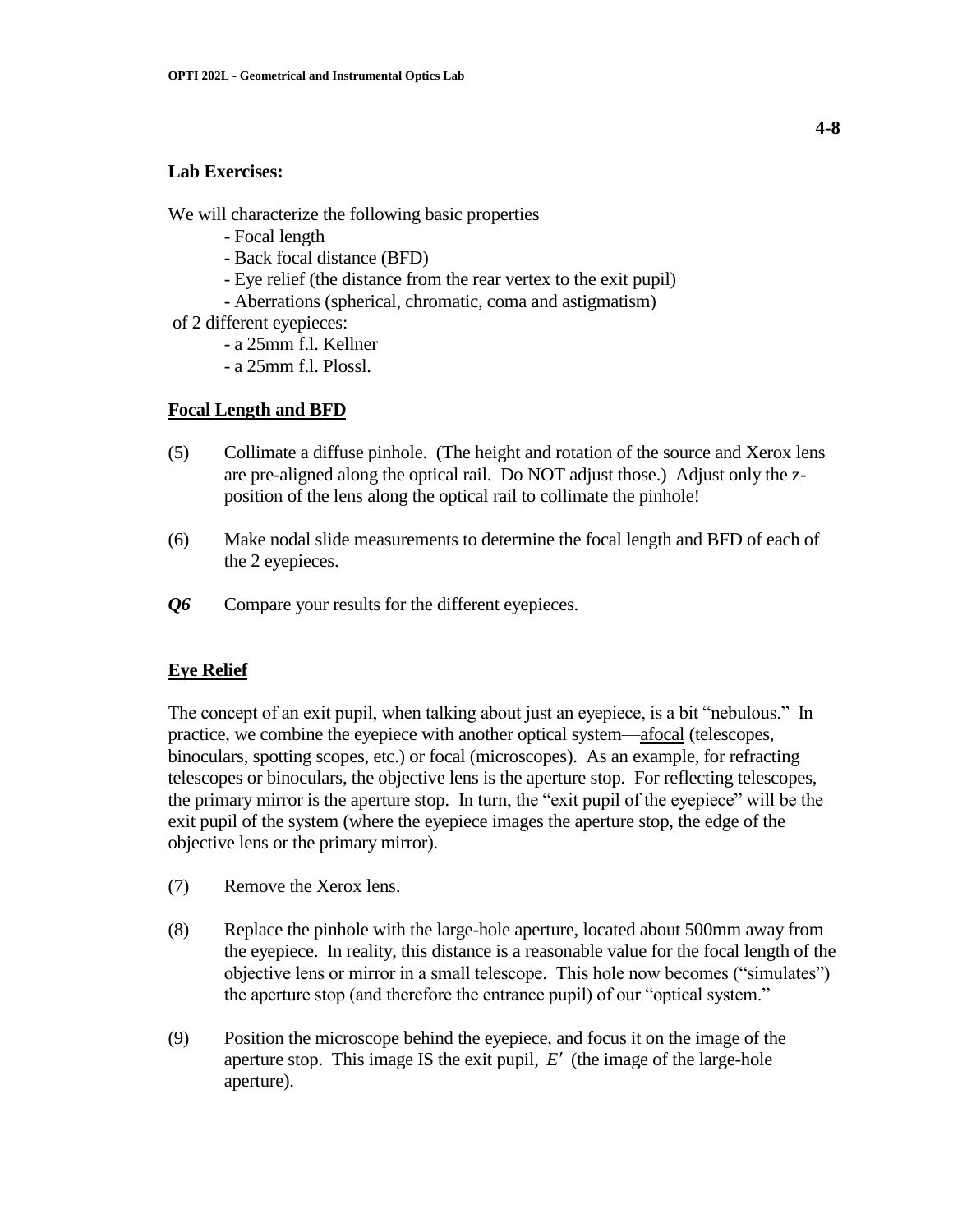- (10) Use the microscope to measure the distance from the exit pupil to the rear vertex for each of the eyepieces. This distance is the eye relief (different for each eyepiece).
- *Q7* Compare your results for the 2 different eyepieces.

## **Field of View (FOV)**

Perform the following steps to measure the FOV for the following 3 eyepieces:

- a 25mm f.l. Kellner
- a 25mm f.l. Plossl
- a 12mm f.l. Huygens
- (11) Use the microscope to measure the diameter of the field stop.

*Q8* Calculate the FOV (in degrees) for each eyepiece as:

$$
FOV = 2 \tan^{-1} \left( \frac{d_{Field \, Stop}}{2 f_e} \right)
$$

*Q9* Describe why this equation is valid!

#### **Aberrations**

- (12) Replace the large-hole aperture with the pinhole.
- (13) Arrange the Xerox copy lens to produce  $\approx$  a 1:1image of the pinhole.
- (14) Place the 12mm f.l. Huygens eyepiece on the nodal slide.
- (15) Describe a scheme (and carry it out) to align the front vertex V of the eyepiece to be directly over the rotation axis of the nodal slide. Hint: think "dust" and "microscope."
- (16) While looking into the eyepiece with a relaxed eye (your eye focused at  $\infty$ ), slide the entire nodal slide back and forth until you see an "in-focus" image of the pinhole.
- *Q10* Where is the real image of the pinhole (the point image formed by the Xerox lens) now located?